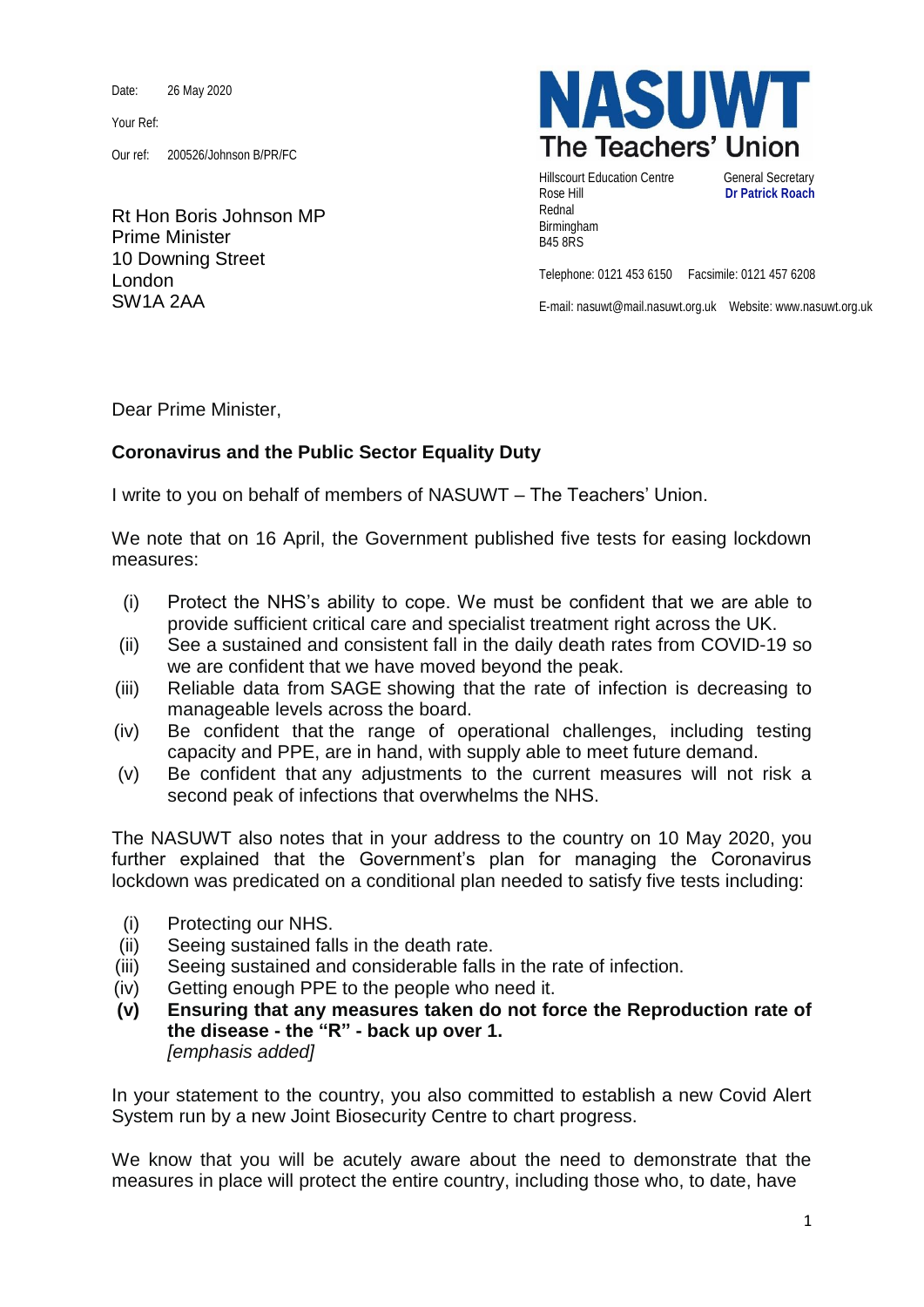been most seriously impacted by the virus. Specifically, we are concerned about the impact on black and minority ethnic children, young people and adults who, it has been shown, are disproportionately more likely to be impacted by Covid-19 infections and deaths.

The Equality Act 2010 requires all public bodies, including the Government, when carrying out their functions, to have due regard to the need to achieve the objectives set out under s149 of the Equality Act 2010 to:

(a) eliminate discrimination, harassment, victimisation and any other conduct that is prohibited by or under the Equality Act 2010;

(b) advance equality of opportunity between persons who share a relevant protected characteristic and persons who do not share it;

(c) foster good relations between persons who share a relevant protected characteristic and persons who do not share it.

To ensure transparency, and to assist in the performance of this duty, the Equality Act 2010 (Specific Duties) Regulations 2011 further require public authorities to publish equality objectives and information to demonstrate their compliance with the public sector equality duty.

We note that, to date, no evidence of how the Government intends to fulfil these statutory duties in relation to the current pandemic has been published.

We therefore ask you to set out how the Government's 5 tests and your commitments to the country will be addressed in terms of equality impact in general, and, specifically, in relation to the impact on black and minority ethnic populations.

You have rightly made clear the need to consider the Covid Alert Level in order to determine how tough the Government needs to be in terms of mitigation measures to prevent the risk of increased transmission of the virus. Clarity and transparency in relation to the impact on the "R" number within black and minority ethnic populations is, we would argue, essential when considering the nature of social distancing and other risk mitigation measures that will be necessary locally and nationally.

In your statement on 10 May 2020, you further set out the Government's ambition that schools should plan to reopen to more children from 1 June 2020. You reiterated the same commitments to the nation in your statement on 25 May 2020. However, we note that the 'Overview of scientific advice and information on coronavirus (COVID19)' published by your Government on 15 May 2020 states that:

*'This provisional analysis has shown that the risk of death involving coronavirus (COVID-19) among some ethnic groups is significantly higher than that of those of White ethnicity. Further research is needed to understand why some ethnic groups have higher death rates from coronavirus (COVID-19) than others…Schools should be especially sensitive to the needs and worries of BAME members of staff, BAME parents and BAME pupils.'*